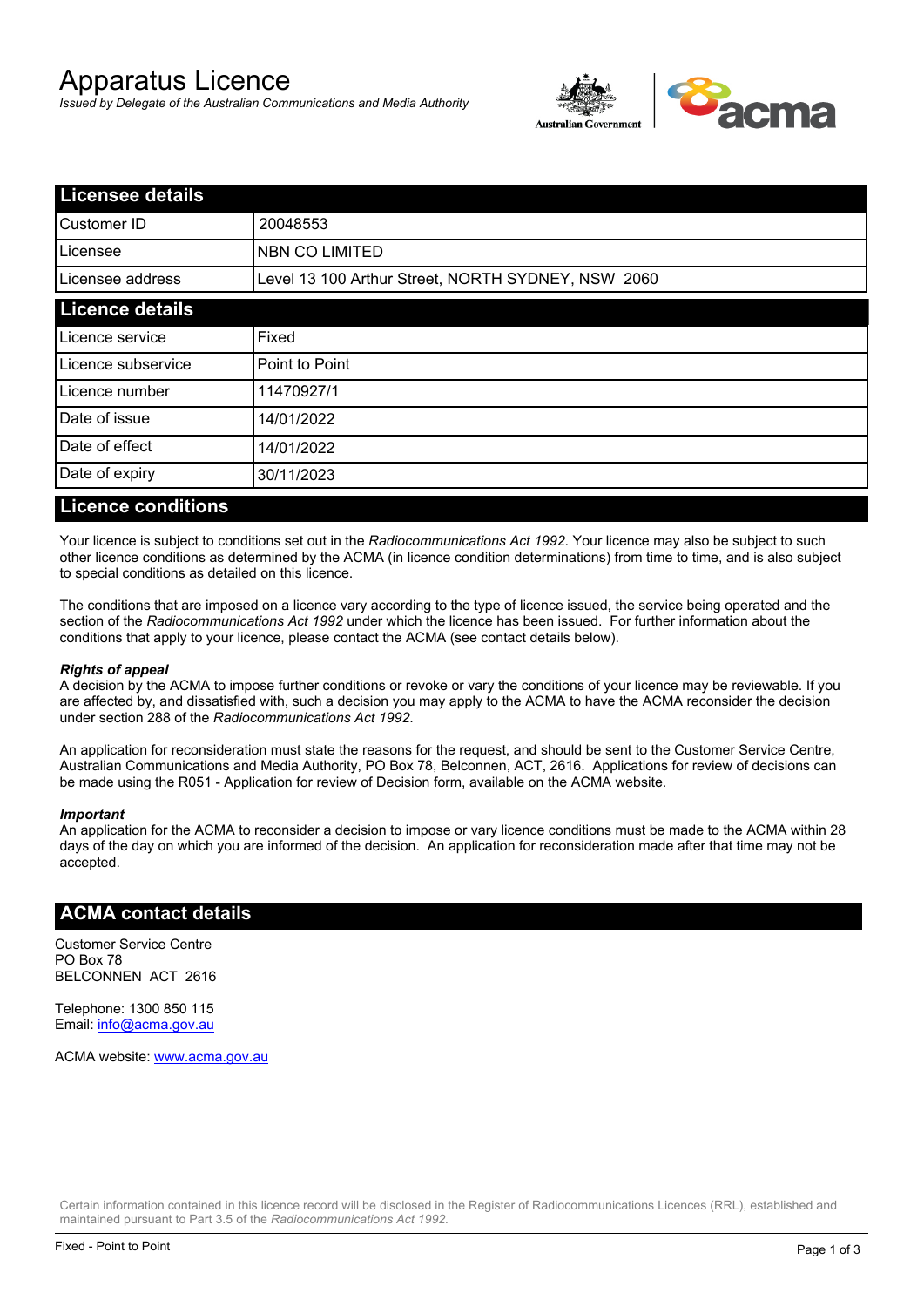# **Advisory Notes applying to licence no.: 11470927/1**

Conditions applicable to the operation of Point to Point station(s) authorised under this licence can be found in the Radiocommunications Licence Conditions (Apparatus Licence) Determination and the Radiocommunications Licence Conditions (Fixed Licence) Determination, the 'fixed licence lcd'. Copies of these determinations are available from the ACMA and from the ACMA home page (www.acma.gov.au).